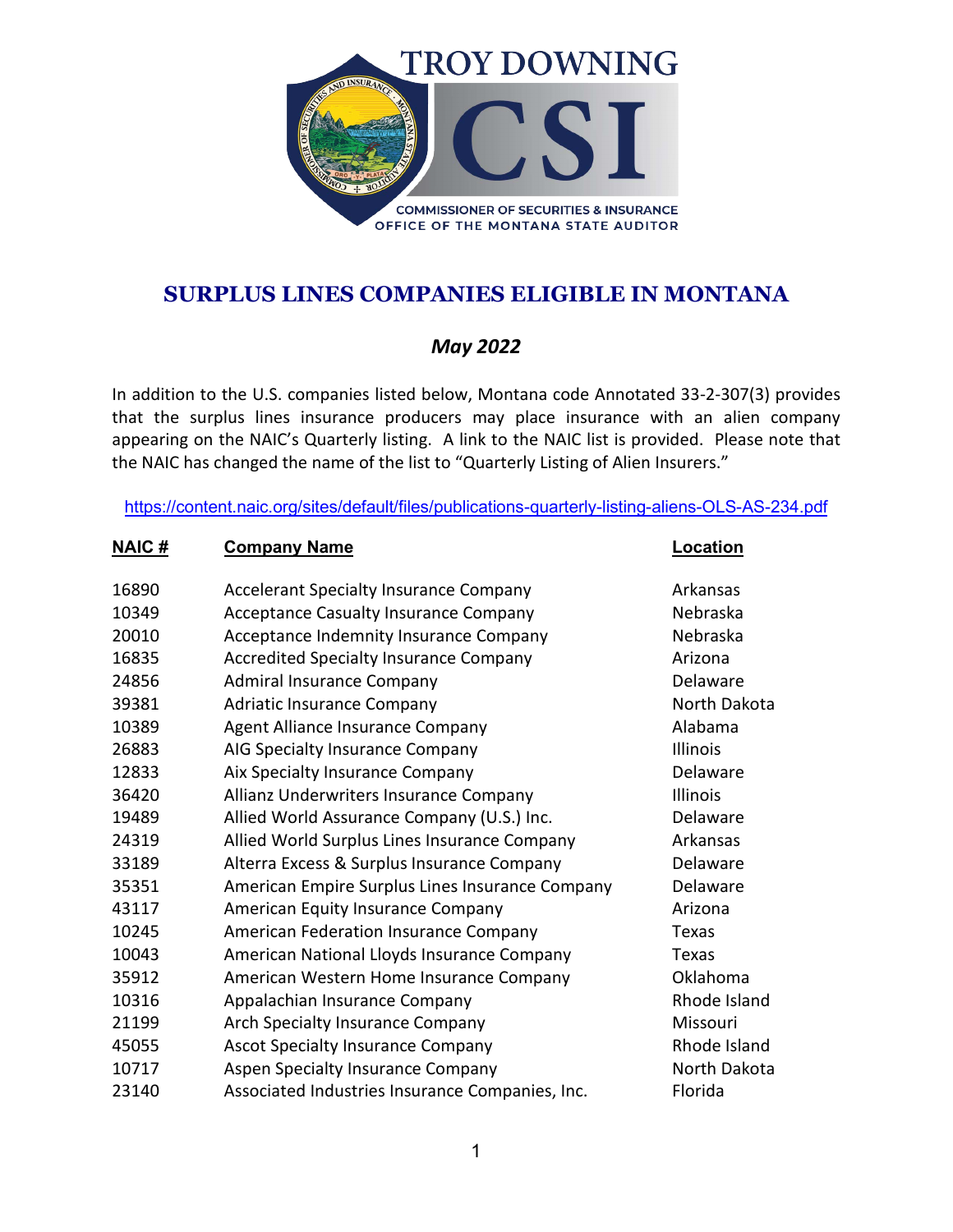

### *May 2022*

In addition to the U.S. companies listed below, Montana code Annotated 33-2-307(3) provides that the surplus lines insurance producers may place insurance with an alien company appearing on the NAIC's Quarterly listing. A link to the NAIC list is provided. Please note that the NAIC has changed the name of the list to "Quarterly Listing of Alien Insurers."

| NAIC# | <b>Company Name</b>                                 | <u>Location</u> |
|-------|-----------------------------------------------------|-----------------|
| 17159 | <b>Atain Specialty Insurance Company</b>            | Michigan        |
| 16427 | <b>Ategrity Specialty Insurance Company</b>         | Delaware        |
| 42846 | <b>Atlantic Casualty Insurance Company</b>          | North Carolina  |
| 15708 | Awbury Insurance Company                            | Delaware        |
| 26620 | <b>AXIS Surplus Insurance Company</b>               | Illinois        |
| 39462 | <b>Berkley Assurance Company</b>                    | lowa            |
| 31295 | Berkley Specialty Insurance Company                 | Delaware        |
| 13551 | <b>Blackboard Specialty Insurance Company</b>       | Delaware        |
| 15643 | Blue Hill Specialty Insurance Company, Inc.         | Illinois        |
| 12489 | <b>Bridgeway Insurance Company</b>                  | Delaware        |
| 23620 | <b>Burlington Insurance Company</b>                 | Illinois        |
| 27790 | Canal Indemnity Company                             | South Carolina  |
| 12961 | Canopius US Insurance Inc                           | Delaware        |
| 10328 | Capitol Specialty Insurance Corporation             | Wisconsin       |
| 15989 | <b>Catlin Specialty Insurance Company</b>           | Delaware        |
| 34568 | <b>Centennial Casualty Company</b>                  | Alabama         |
| 36951 | <b>Century Surety Company</b>                       | Ohio            |
| 16834 | Champlain Specialty Insurance Company               | Vermont         |
| 38989 | Chubb Custom Insurance Company                      | Delaware        |
| 13037 | Cincinnati Specialty Underwriters Insurance Company | Delaware        |
| 37745 | Clear Blue Specialty Insurance Company              | North Carolina  |
| 15872 | CM Vantage Specialty Insurance Company              | Wisconsin       |
| 39993 | Colony Insurance Company                            | Virginia        |
|       |                                                     |                 |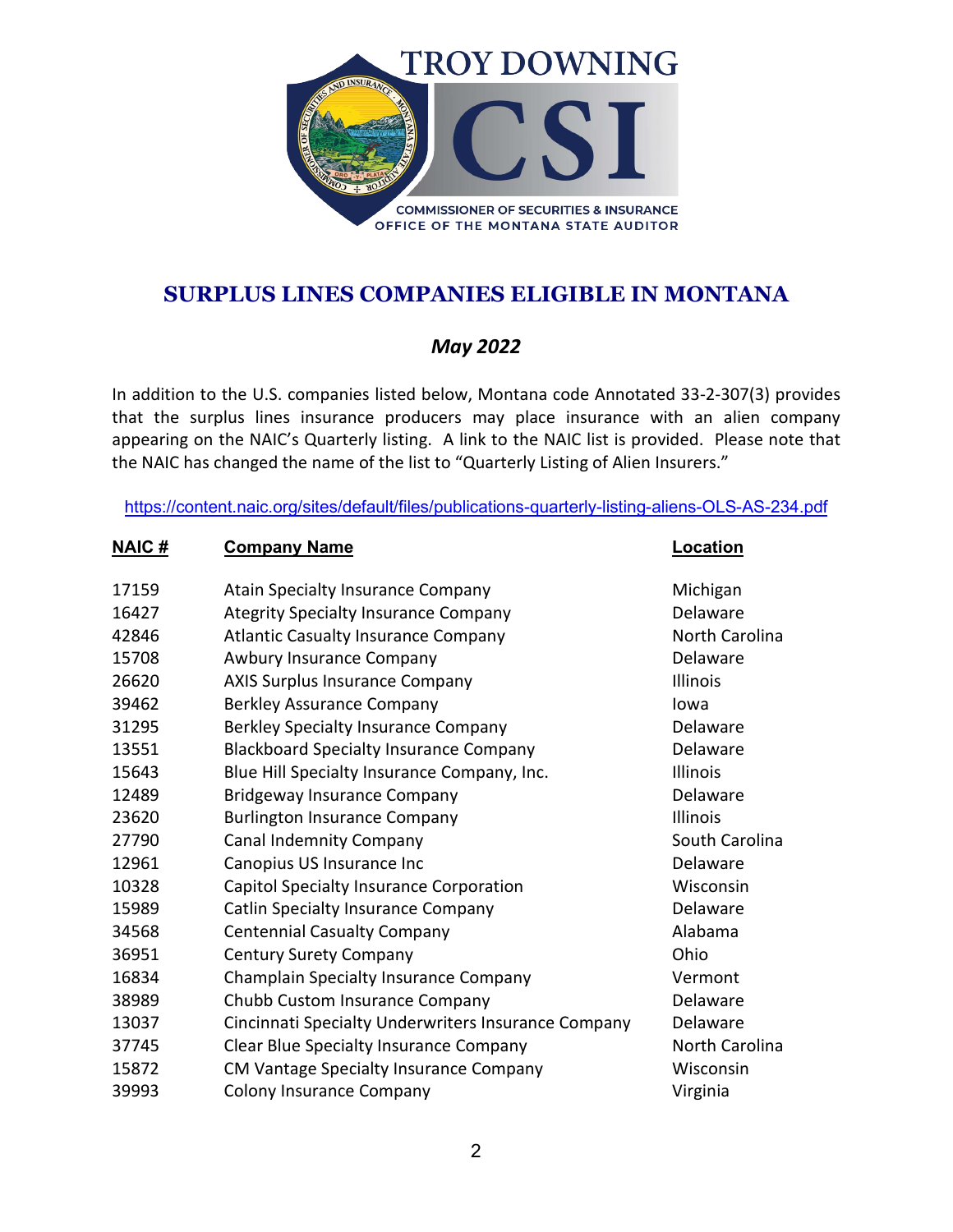

### *May 2022*

In addition to the U.S. companies listed below, Montana code Annotated 33-2-307(3) provides that the surplus lines insurance producers may place insurance with an alien company appearing on the NAIC's Quarterly listing. A link to the NAIC list is provided. Please note that the NAIC has changed the name of the list to "Quarterly Listing of Alien Insurers."

| NAIC# | <b>Company Name</b>                                   | <b>Location</b>          |
|-------|-------------------------------------------------------|--------------------------|
| 31127 | <b>Columbia Casualty Company</b>                      | Illinois                 |
| 17151 | <b>Concert Specialty Insurance Company</b>            | Montana                  |
| 16923 | <b>Concord Specialty Insurance Company</b>            | South Dakota             |
| 29734 | <b>Conifer Insurance Company</b>                      | Michigan                 |
| 15686 | <b>Coverys Specialty Insurance Company</b>            | New Jersey               |
| 13027 | Covington Specialty Insurance Company                 | New Hampshire            |
| 44520 | Crum & Forster Specialty Insurance Company            | Delaware                 |
| 12758 | <b>Cumis Specialty Insurance Company</b>              | lowa                     |
| 10213 | Discover Specialty Insurance Company                  | Illinois                 |
| 31461 | Dorchester Insurance Company                          | <b>US Virgin Islands</b> |
| 21334 | <b>Empire Indemnity Insurance Company</b>             | Oklahoma                 |
| 41718 | <b>Endurance American Specialty Insurance Company</b> | Delaware                 |
| 35378 | <b>Evanston Insurance Company</b>                     | <b>Illinois</b>          |
| 10851 | <b>Everest Indemnity Insurance Company</b>            | Delaware                 |
| 16882 | Everspan Indemnity Insurance Company                  | Arizona                  |
| 44792 | <b>Executive Risk Specialty Insurance Company</b>     | Connecticut              |
| 15201 | Fair American Select Insurance Company                | Delaware                 |
| 15884 | Falls Lake Fire and Casualty Company                  | California               |
| 10657 | <b>First Mercury Insurance Company</b>                | Illinois                 |
| 34916 | <b>First Specialty Insurance Corporation</b>          | Missouri                 |
| 16823 | <b>Fortegra Specialty Insurance Company</b>           | Arizona                  |
| 14249 | Founders Insurance Company                            | Illinois                 |
| 10833 | Gemini Insurance Company                              | Delaware                 |
|       |                                                       |                          |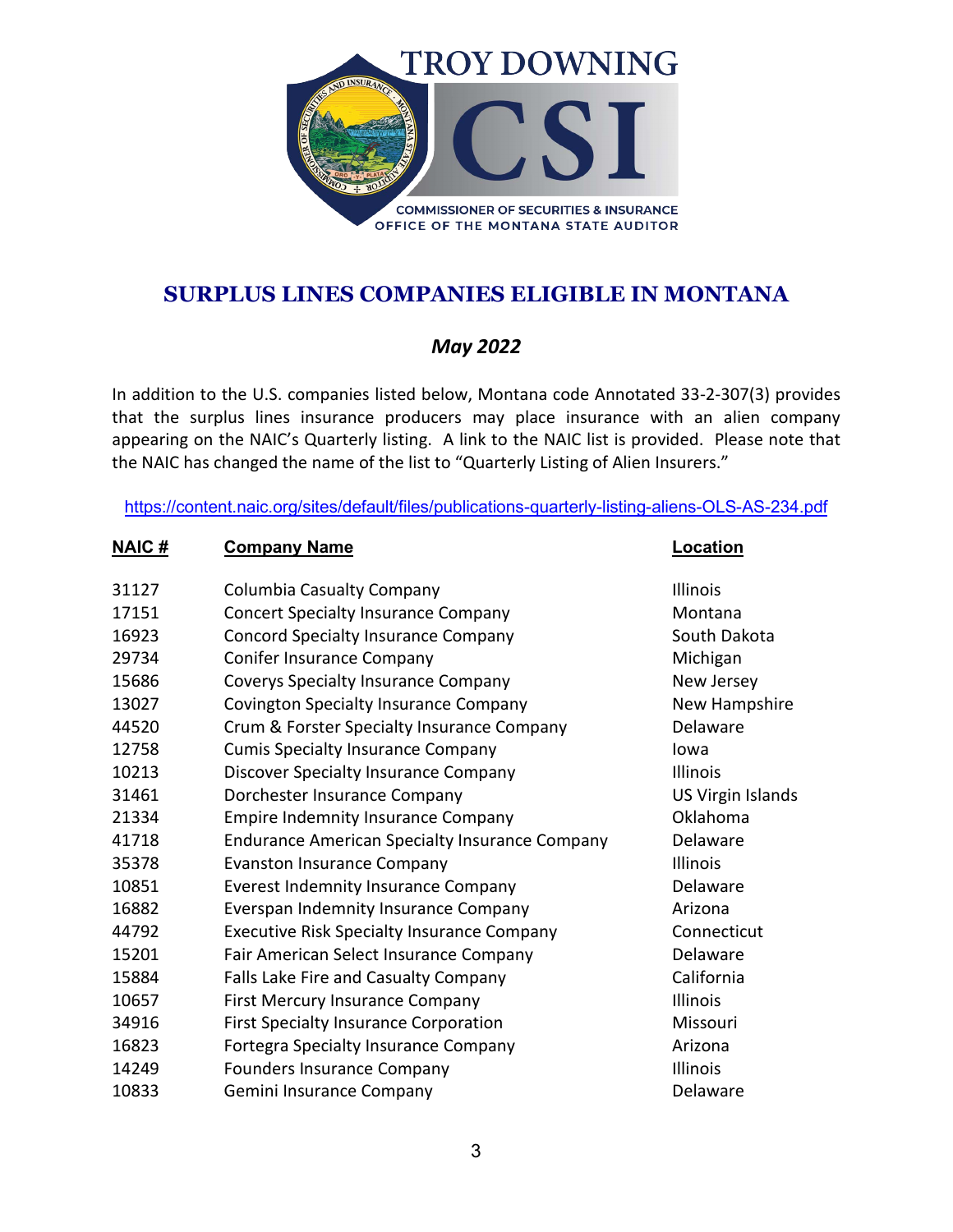

### *May 2022*

In addition to the U.S. companies listed below, Montana code Annotated 33-2-307(3) provides that the surplus lines insurance producers may place insurance with an alien company appearing on the NAIC's Quarterly listing. A link to the NAIC list is provided. Please note that the NAIC has changed the name of the list to "Quarterly Listing of Alien Insurers."

| NAIC# | <b>Company Name</b>                                | Location        |
|-------|----------------------------------------------------|-----------------|
| 20559 | General Security Indemnity Company of Arizona      | Arizona         |
| 37362 | <b>General Star Indemnity Company</b>              | Delaware        |
| 10182 | Geovera Specialty Insurance Company                | California      |
| 10814 | <b>GNY Custom Insurance Company</b>                | Arizona         |
| 39861 | Golden Bear Insurance Company                      | California      |
| 25569 | Gotham Insurance Company                           | <b>New York</b> |
| 15889 | Gray Surplus Lines Insurance Company               | Louisiana       |
| 37532 | Great American E & S Insurance Company             | Delaware        |
| 41858 | <b>Great American Fidelity Insurance Company</b>   | Delaware        |
| 38580 | <b>Great American Protection Insurance Company</b> | Ohio            |
| 14167 | <b>GuideOne National Insurance Company</b>         | lowa            |
| 10956 | <b>Guilford Insurance Company</b>                  | Illinois        |
| 42811 | <b>Gulf Underwriters Insurance Company</b>         | Connecticut     |
| 26808 | Hallmark Specialty Insurance Company               | Oklahoma        |
| 10674 | Harleysville Insurance Company of New York         | Ohio            |
| 16131 | <b>HDI Specialty Insurance Company</b>             | Illinois        |
| 37079 | <b>Hilltop Specialty Insurance Company</b>         | New York        |
| 34452 | Homeland Insurance Company of New York             | <b>New York</b> |
| 11156 | Homesite Insurance Company of Florida              | Illinois        |
| 15381 | Housing Specialty Insurance Company, Inc.          | Connecticut     |
| 42374 | <b>Houston Casualty Company</b>                    | Texas           |
| 12936 | <b>Houston Specialty Insurance Company</b>         | Delaware        |
| 14438 | <b>HSB Specialty Insurance Company</b>             | Connecticut     |
|       |                                                    |                 |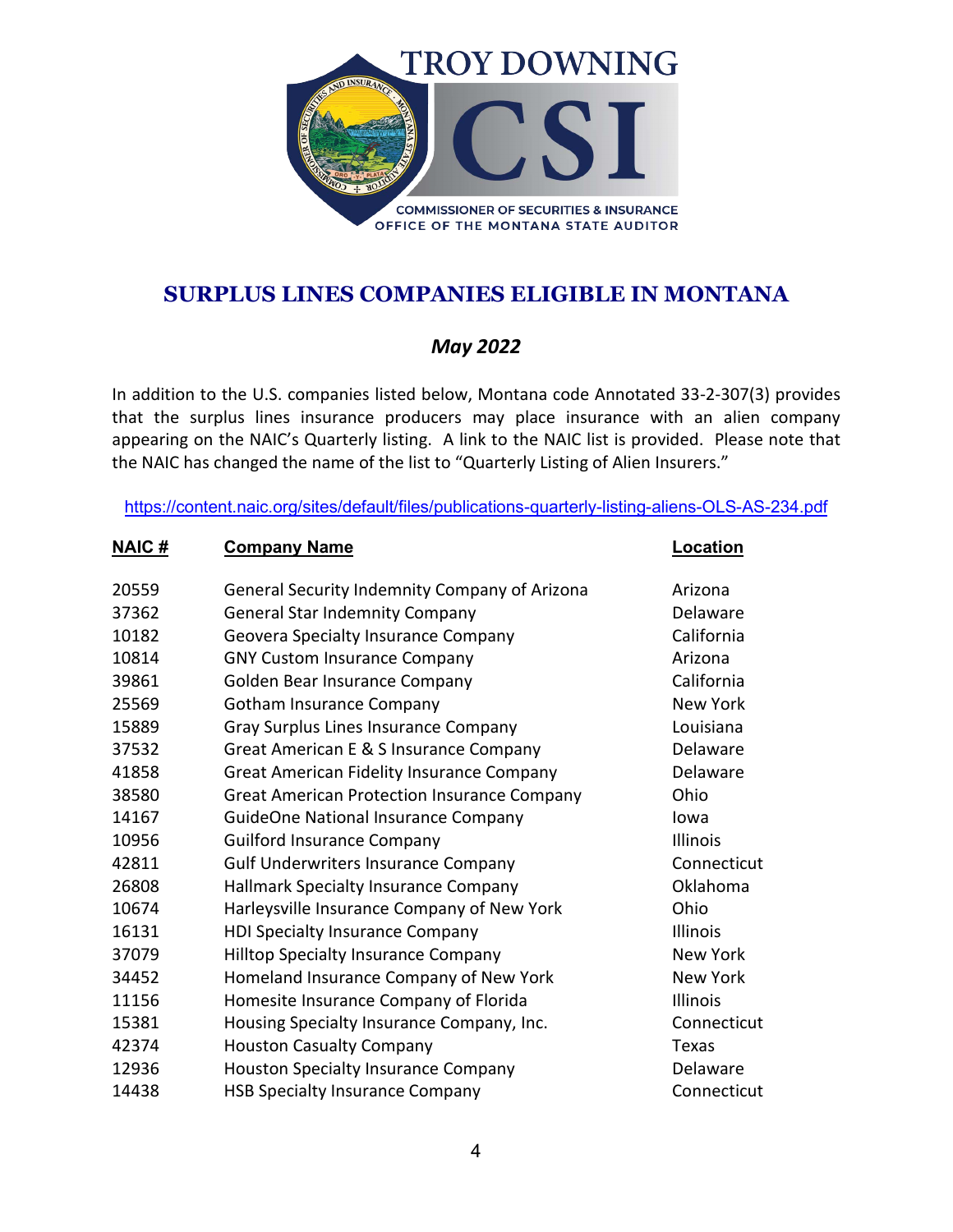

### *May 2022*

In addition to the U.S. companies listed below, Montana code Annotated 33-2-307(3) provides that the surplus lines insurance producers may place insurance with an alien company appearing on the NAIC's Quarterly listing. A link to the NAIC list is provided. Please note that the NAIC has changed the name of the list to "Quarterly Listing of Alien Insurers."

| <u>NAIC#</u> | <b>Company Name</b>                                    | <u>Location</u> |
|--------------|--------------------------------------------------------|-----------------|
| 14484        | Hudson Excess Insurance Company                        | Delaware        |
| 32808        | Illinois Emcasco Insurance Company                     | Iowa            |
| 27960        | Illinois Union Insurance Company                       | <b>Illinois</b> |
| 39640        | Independent Specialty Insurance Company                | Delaware        |
| 36940        | Indian Harbor Insurance Company                        | Delaware        |
| 22829        | Interstate Fire & Casualty Company                     | Illinois        |
| 17181        | Intrepid Specialty Insurance Company                   | Iowa            |
| 25445        | Ironshore Specialty Insurance Company                  | Arizona         |
| 11084        | <b>ISMIE Indemnity Company</b>                         | Illinois        |
| 12203        | James River Insurance Company                          | Ohio            |
| 38920        | Kinsale Insurance Company                              | Arkansas        |
| 15366        | Knight Specialty Insurance Company                     | Delaware        |
| 16255        | <b>KW Specialty Insurance Company</b>                  | Delaware        |
| 33138        | Landmark American Insurance Company                    | Oklahoma        |
| 19437        | Lexington Insurance Company                            | Delaware        |
| 10725        | Liberty Surplus Insurance Corporation                  | New Hampshire   |
| 26743        | Maxum Indemnity Company                                | Connecticut     |
| 33090        | <b>Medical Security Insurance Company</b>              | North Carolina  |
| 14478        | Mercer Insurance Company                               | Pennsylvania    |
| 12775        | Merchants National Insurance Company                   | New Hampshire   |
| 36838        | Mesa Underwriters Specialty Insurance Company          | New Jersey      |
| 13794        | Mid-Continent Excess & Surplus Lines Insurance Company | Delaware        |
| 16392        | Mobilitas Insurance Company                            | Arizona         |
|              |                                                        |                 |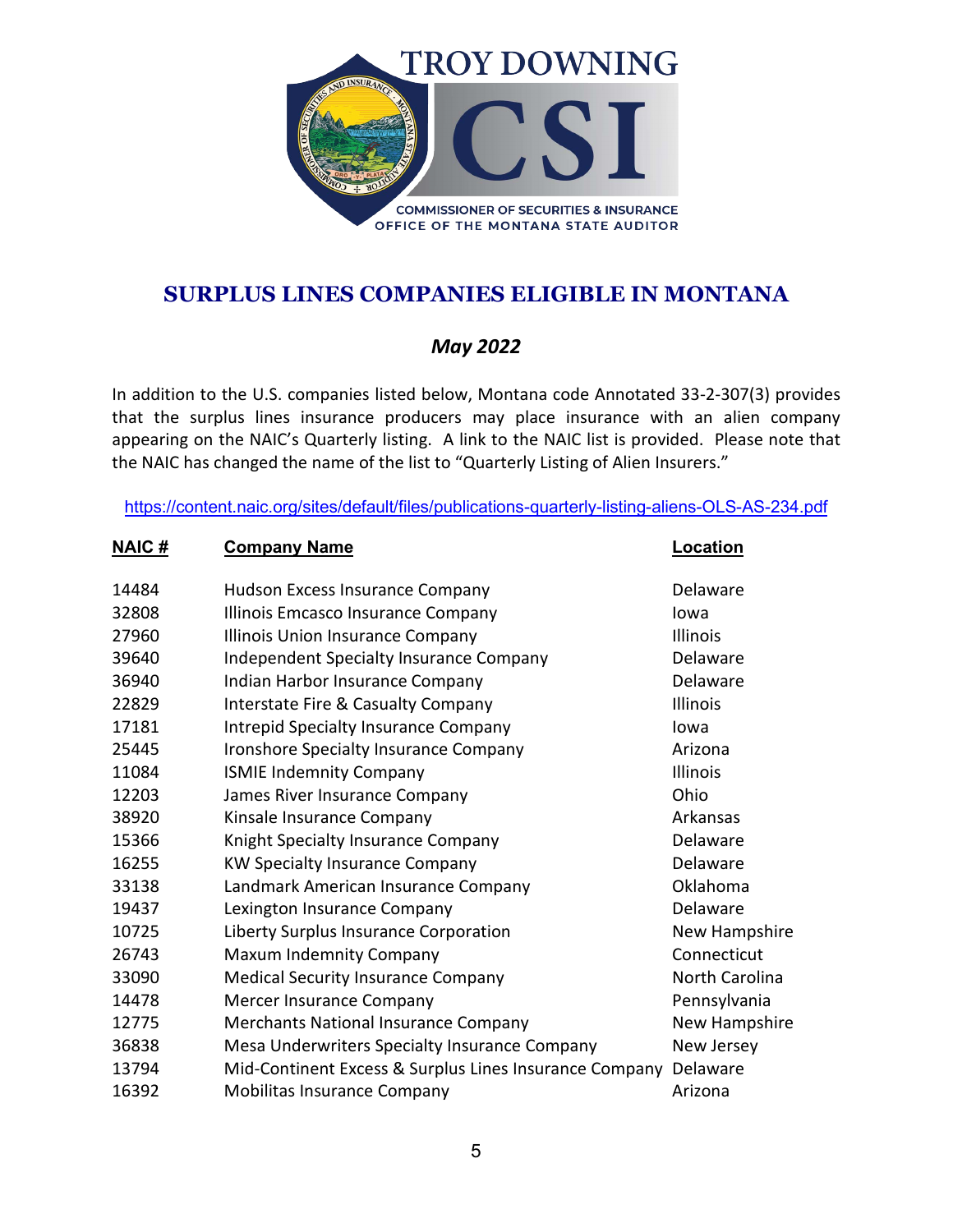

### *May 2022*

In addition to the U.S. companies listed below, Montana code Annotated 33-2-307(3) provides that the surplus lines insurance producers may place insurance with an alien company appearing on the NAIC's Quarterly listing. A link to the NAIC list is provided. Please note that the NAIC has changed the name of the list to "Quarterly Listing of Alien Insurers."

<https://content.naic.org/sites/default/files/publications-quarterly-listing-aliens-OLS-AS-234.pdf>

#### **NAIC # Company Name Location**

| 26522 | Mount Vernon Fire Insurance Company             | Nebraska             |
|-------|-------------------------------------------------|----------------------|
| 14420 | Mount Vernon Specialty Insurance Company        | Nebraska             |
| 34886 | MSIG Specialty Insurance USA, Inc.              | <b>New York</b>      |
| 37974 | Mt. Hawley Insurance Company                    | <b>Illinois</b>      |
| 20079 | National Fire & Marine Insurance Company        | Nebraska             |
| 17370 | Nautilus Insurance Company                      | Arizona              |
| 36056 | Navigators Specialty Insurance Company          | <b>New York</b>      |
| 35114 | <b>NORCAL Specialty Insurance Company</b>       | Pennsylvania         |
| 23965 | Norfolk & Dedham Mutual Fire Insurance Company  | <b>Massachusetts</b> |
| 25038 | North American Capacity Insurance Company       | <b>New Hampshire</b> |
| 13167 | North Light Specialty Insurance Company         | Illinois             |
| 27987 | Northfield Insurance Company                    | lowa                 |
| 16871 | <b>Obsidian Specialty Insurance Company</b>     | Delaware             |
| 14175 | Oklahoma Specialty Insurance Company            | Oklahoma             |
| 31143 | Old Republic Union Insurance Company            | Illinois             |
| 10046 | Pacific Insurance Company, Limited              | Connecticut          |
| 16754 | Palomar Excess and Surplus Insurance Company    | Arizona              |
| 34118 | Peleus Insurance Company                        | Virginia             |
| 10673 | Penn-Star Insurance Company                     | Pennsylvania         |
| 12588 | Prime Insurance Company                         | Illinois             |
| 10786 | Princeton Excess and Surplus Lines Insurance Co | Delaware             |
| 17400 | ProAssurance Specialty Insurance Company        | Vermont              |
| 11811 | Professional Security Insurance Company         | Arizona              |
|       |                                                 |                      |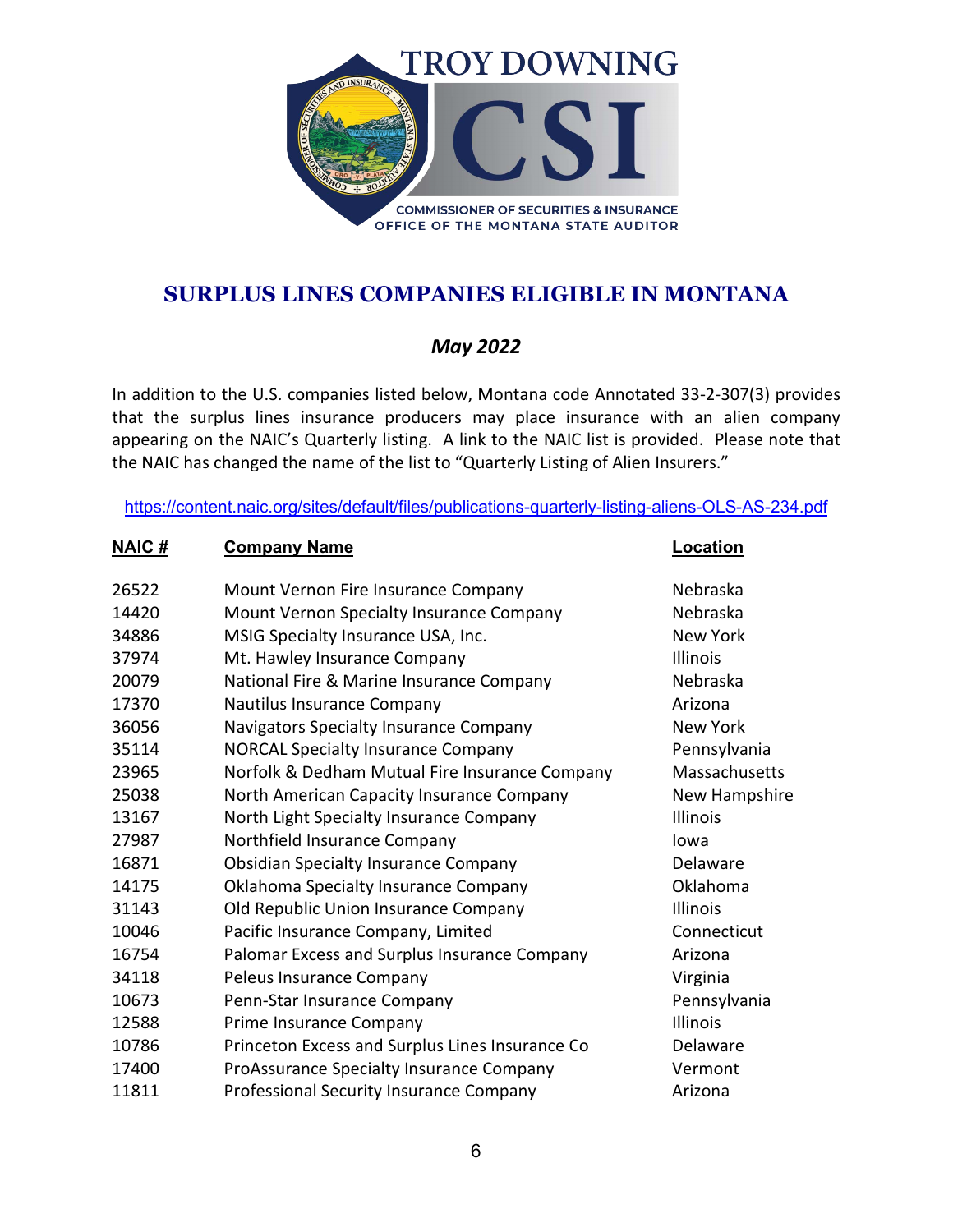

### *May 2022*

In addition to the U.S. companies listed below, Montana code Annotated 33-2-307(3) provides that the surplus lines insurance producers may place insurance with an alien company appearing on the NAIC's Quarterly listing. A link to the NAIC list is provided. Please note that the NAIC has changed the name of the list to "Quarterly Listing of Alien Insurers."

| <u>NAIC #</u> | <b>Company Name</b>                           | <u>Location</u> |
|---------------|-----------------------------------------------|-----------------|
| 24252         | Progressive American Insurance Company        | Ohio            |
| 13149         | <b>Protective Specialty Insurance Company</b> | Indiana         |
| 11515         | <b>QBE Specialty Insurance Company</b>        | North Dakota    |
| 40479         | Republic-Vanguard Insurance Company           | Arizona         |
| 17103         | Richmond National Insurance Company           | New Hampshire   |
| 28053         | Rockhill Insurance Company                    | Arizona         |
| 42595         | Rockingham Casualty Company                   | Virginia        |
| 16650         | Rockingham Specialty, Inc.                    | Virginia        |
| 11100         | Safeco Surplus Lines Insurance Company        | New Hampshire   |
| 13815         | Safety Specialty Insurance Company            | Missouri        |
| 41297         | Scottsdale Insurance Company                  | Ohio            |
| 10672         | Scottsdale Surplus Lines Insurance Company    | Arizona         |
| 10729         | Seneca Specialty Insurance Company            | Delaware        |
| 16820         | SiriusPoint Specialty Insurance Corporation   | New Hampshire   |
| 16826         | <b>Specialty Builders Insurance Company</b>   | Georgia         |
| 17045         | Spinnaker Specialty Insurance Company         | Texas           |
| 30481         | St. Paul Surplus Lines Insurance Company      | Minnesota       |
| 13604         | <b>Starr Surplus Lines Insurance Company</b>  | Texas           |
| 44776         | <b>StarStone Specialty Insurance Company</b>  | Delaware        |
| 26387         | Steadfast Insurance Company                   | Delaware        |
| 14012         | Stonegate Insurance Company                   | Illinois        |
| 16889         | <b>Summit Specialty Insurance Company</b>     | Nebraska        |
| 16551         | <b>Superior Specialty Insurance Company</b>   | Delaware        |
|               |                                               |                 |